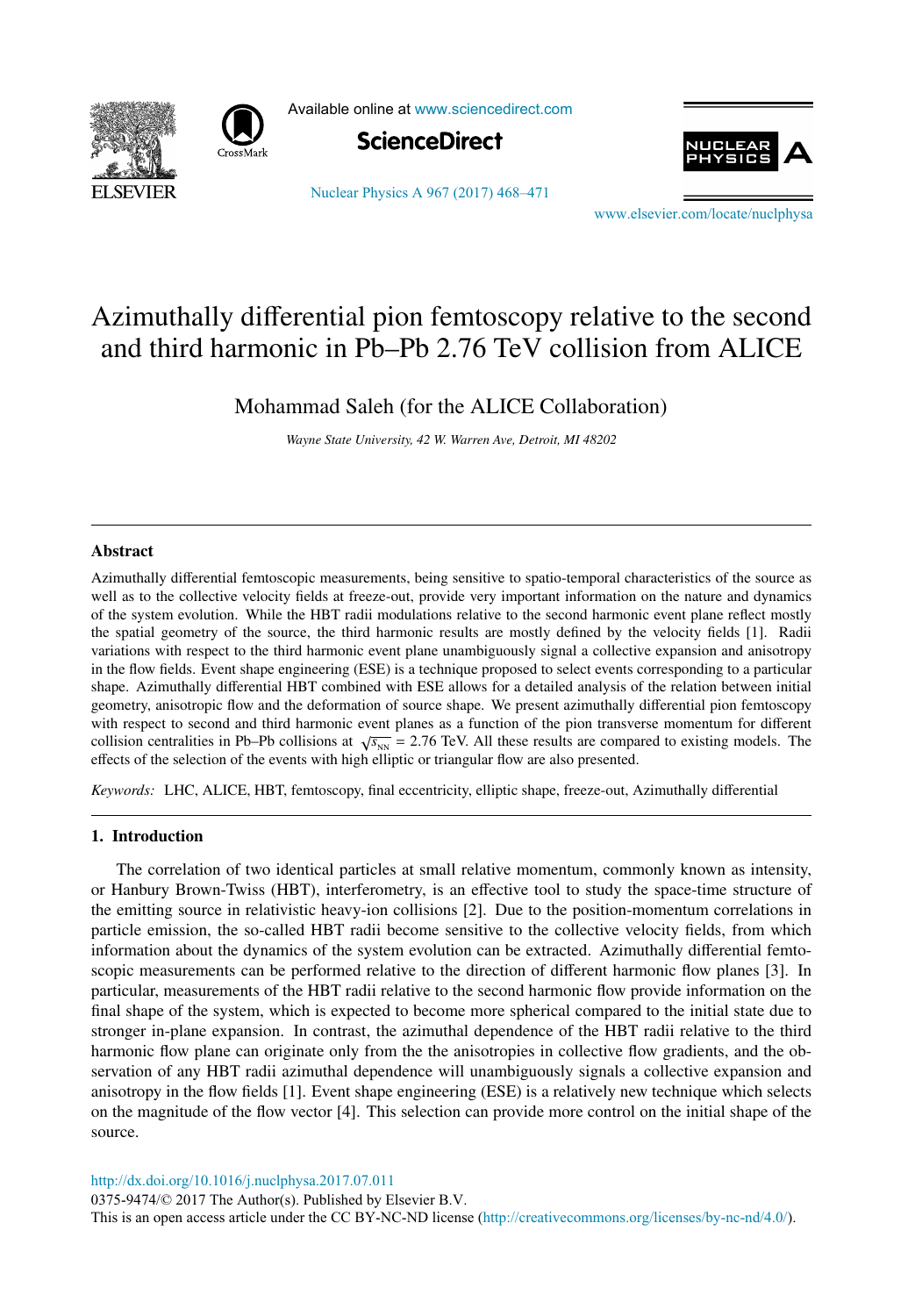#### 2. Experimental analysis and results

The data Pb–Pb data used in this analysis were collected by ALICE in 2011. The Time Projection Chamber (TPC) was used to reconstruct the tracks in the pseudorapidity range  $|\eta| < 0.8$  as well as to identify pions. In addition to the TPC, the Time-Of-Flight (TOF) detector was used for identifying pions. The second and third harmonic event plane angles,  $\Psi_2$  and  $\Psi_3$ , were determined from the event plane method [5] using TPC tracks. To avoid self-correlation, each event was split into two subevents  $(-0.8 < \eta < 0$  and  $0 \lt \eta \lt 0.8$ ). Pairs were chosen from one subevent and the event-plane angle was determined using the other subevent particles, and vice-versa, with the event plane resolution determined from the correlation between the event planes determined in different subevents [5].

The correlation function *C*(q) was calculated as the ratio of *A*(q) and *B*(q), where  $q = p_1 - p_2$  is the relative 3-momentum of two pions, *A*(q) is the same-event distribution of particle pairs, and *B*(q) is the background distribution of uncorrelated particle pairs obtained using mixed events technique. The Bertsch-Pratt [6] out– side–long coordinate system was used with the *long* direction pointing along the beam axis, *out* along the transverse pair momentum, and *side* being perpendicular to the other two. The correlation function is fitted to

$$
C(\mathbf{q}, \Delta \varphi) = N[(1 - \lambda) + \lambda K(\mathbf{q})(1 + G(\mathbf{q}, \Delta \varphi))],
$$
\n(1)

where *N* is the normalization factor,  $\lambda$  is the chaoticity, and  $\Delta \varphi = \varphi_{\text{pair}} - \Psi_{2(3)}$ . The function  $G(\mathbf{q}, \Delta \varphi)$ describes the Bose-Einstein correlations and *K*(q) is the Coulomb correction. In this analysis the Gaussian form of  $G(q, \Delta \varphi)$  was used [7]:

$$
G(\mathbf{q}, \Delta \varphi) = \exp \left[ -q_{\text{out}}^2 R_{\text{out}}^2 (\Delta \varphi) - q_{\text{side}}^2 R_{\text{side}}^2 (\Delta \varphi) - q_{\text{long}}^2 R_{\text{long}}^2 (\Delta \varphi) - 2q_{\text{out}} q_{\text{side}} R_{\text{os}}^2 (\Delta \varphi) - 2q_{\text{out}} q_{\text{long}} R_{\text{ol}}^2 (\Delta \varphi) \right],
$$
\n(2)

where the parameters *R*out, *R*side, and *R*long are traditionally called HBT radii in the *out*, *side*, and *long* directions. The cross-terms  $R_{os}^2$ ,  $R_{sl}^2$ , and  $R_{ol}^2$  describe the correlation in the *out-side*, *side-long*, and *outlong* directions, respectively.

$$
R_{\mu}^{2}(\Delta\varphi) = R_{\mu,0}^{2} + 2R_{\mu,n}^{2}\cos(n\Delta\varphi), R_{\text{os}}^{2}(\Delta\varphi) = R_{\text{os},0}^{2} + 2R_{\text{os},n}^{2}\sin(n\Delta\varphi),
$$
\n(3)

where  $\mu$  = out, side, long, sl, and ol. Fitting the radii's azimuthal dependence with the functional form of Eq.3 allows us to extract the average radii and the amplitude of oscillations [8]. Figure 1 [8] shows the



Fig. 1. Amplitudes of the relative radius oscillations  $R_{out,2}^2/R_{side,0}^2$ ,  $R_{side,0}^2/R_{side,0}^2$ ,  $R_{long,2}^2/R_{long,0}^2$ , and  $R_{os,2}^2/R_{side,0}^2$  versus centrality for four  $k<sub>T</sub>$  ranges. The error bars indicate the statistical uncertainties and the square brackets show the systematic errors. The STAR data points, for 0–5%, 5–10%, 10–20%, 20–30% and 30–80% Au–Au collisions [9], are slightly shifted for clarity.

relative amplitudes of the radius oscillations  $R_{\text{out},2}^2/R_{\text{side},0}^2$ ,  $R_{\text{side},0}^2/R_{\text{side},0}^2$ ,  $R_{\text{long},2}^2/R_{\text{long},0}^2$ , and  $R_{\text{os},2}^2/R_{\text{side},0}^2$ . We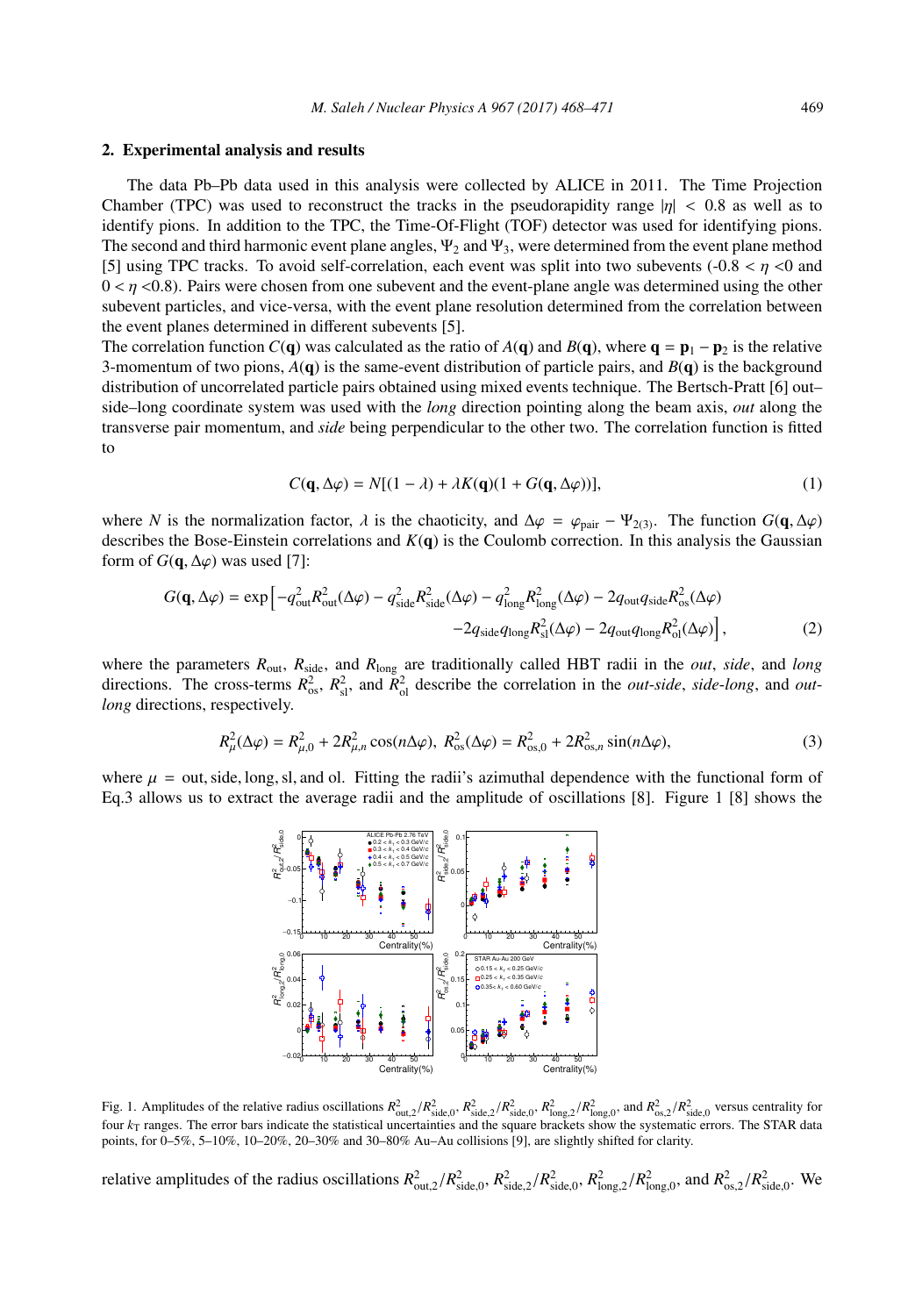observe similar results to that of STAR, however the STAR results [9, 10] show on average larger oscillations for  $R_{\text{side}}^2$ . Our relative amplitudes for  $R_{\text{out,2}}^2/R_{\text{side,0}}^2$ ,  $R_{\text{side,2}}^2/R_{\text{side,0}}^2$ , and  $R_{\text{os,2}}^2/R_{\text{side,0}}^2$  show a clear centrality dependence, whereas the  $R_{\text{long,2}}^2/R_{\text{long,0}}^2$  is very close to zero for all centralities, similarly to the results from RHIC [9].

The final source eccentricity at freeze-out  $\varepsilon_{final}$  can be estimated with an accuracy within 20–30% as  $\varepsilon_{\text{final}} \approx 2R_{\text{side,2}}^2/R_{\text{side,0}}^2$  [11]. Figure 2 [8] presents  $2R_{\text{side,2}}^2/R_{\text{side,0}}^2$  for different  $k_\text{T}$  ranges as a function of the initial-state eccentricity for six different centralities. We find a smaller final-state anisotropy in the LHC regime compared to RHIC energies [12, 9]. The final-state eccentricity remains positive also at the LHC, evidence of an out-of-plane elongated source at freeze-out. In Fig. 2, we also compare our results to the 3+1D hydrodynamic calculations [13], this model slightly underestimates the final source eccentricity.

Figure 3 shows the relative amplitudes of the radius oscillations  $R^2_{\text{out,3}}/R^2_{\text{side,0}}, R^2_{\text{side,0}}, R^2_{\text{side,0}},$  and  $R^2_{\text{os,3}}/R^2_{\text{side,0}}$ .



Fig. 2. An estimate of freeze-out eccentricity  $2R_{side,0}^2/R_{side,0}^2$  for different  $k_T$  ranges vs. initial state eccentricity from Monte Carlo<br>Glauber model [14] for six centrality ranges, 0–5%, 5–10%, 10–20%, 20–30 %, 30–4 RHIC results [12, 9] and 3+1D hydrodynamical calculations [13]. Square brackets indicate systematic errors.



Fig. 3. Amplitudes of the relative radii oscillations  $R_{\text{out,3}}^2/R_{\text{side,0}}^2$ ,  $R_{\text{side,3}}^2/R_{\text{side,0}}^2$ , and  $R_{\text{out,2}}^2/R_{\text{side,0}}^2$  versus centrality for the  $k_\text{T}$  ranges 0.2–0.3, 0.3–0.4, 0.4–0.5, and 0.5–0.7 GeV/c. systematic errors.

The relative amplitudes for  $R^2_{\text{out,3}}/R^2_{\text{side,0}}$  and  $R^2_{\text{side,3}}/R^2_{\text{side,0}}$  have negative values for all centralities and  $k_T$ cuts. We compare our results with the 3+1D hydrodynamic calculations [13], where the relative amplitudes  $R^2_{\text{side,3}}/R^2_{\text{side,0}}$  and  $R^2_{\text{os,2}}/R^2_{\text{side,0}}$  agree quantitatively, and the relative amplitudes  $R^2_{\text{out,3}}/R^2_{\text{side,0}}$  agree qualitatively with the 3+1D hydrodynamical calculations [13]. The relative amplitudes of the third harmonic results exhibit weak centrality and  $k<sub>T</sub>$  dependence. According to the 3+1D hydrodynamical calculations, the negative signs of oscillations of *R*o*ut* and *R*s*ide* are an indication that the initial triangularity has been washed-out or even reversed due to the triangular flow.

In the event shape engineering analysis, events were selected based on the magnitude of the second